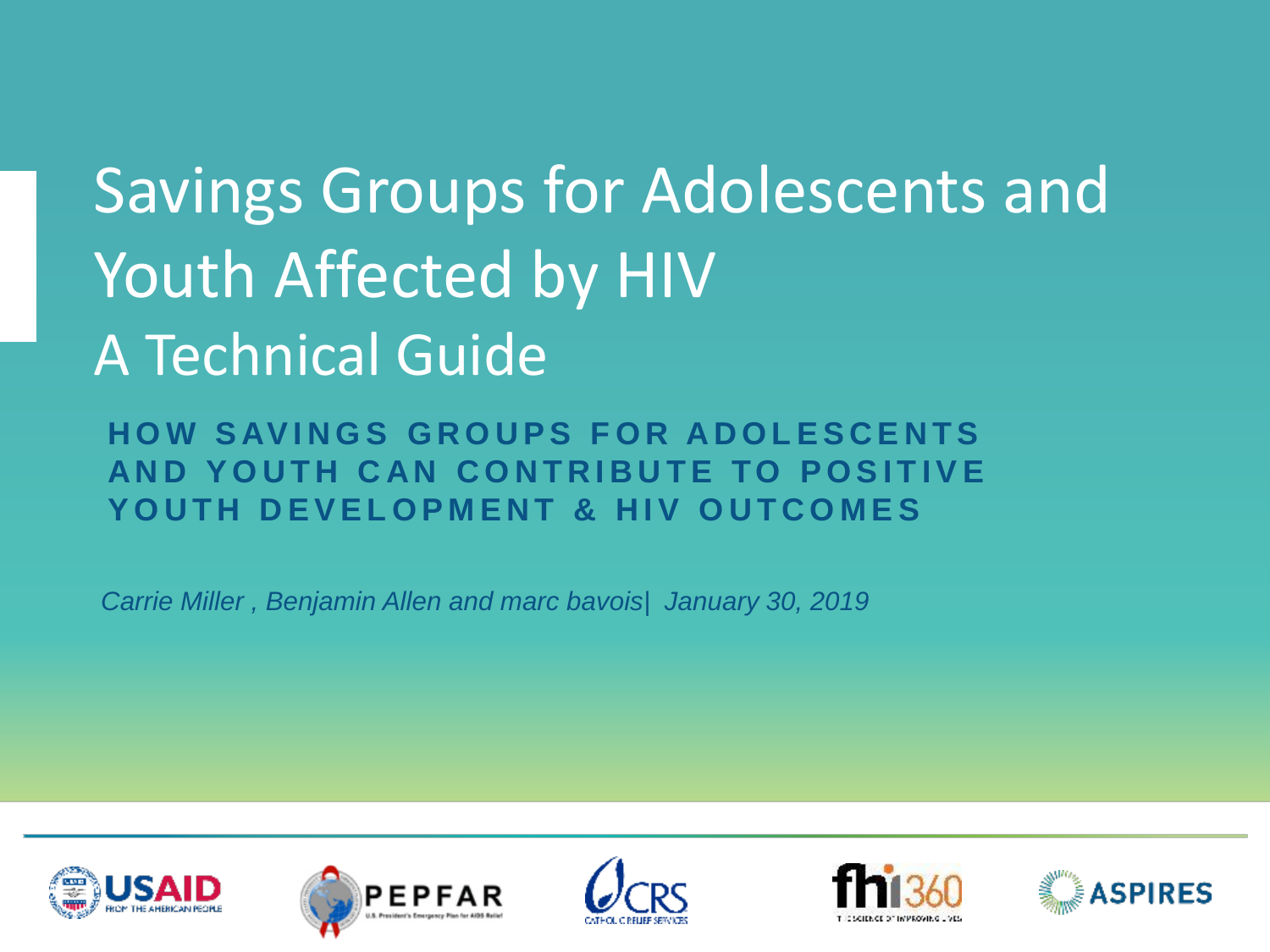# **Savings Groups for Adolescents and Youth Affected by HIV A Technical Guide**

#### **HOW SAVINGS GROUPS FOR ADOLESCENTS AND YOUTH CAN CONTRIBUTE TO POSITIVE YOUTH DEVELOPMENT & HIV PREVENTION**

*Carrie Miller, Benjamin Allen and marc bavois | January 30, 2019*

*This webinar was produced under United States Agency for International Development (USAID) Cooperative Agreement No. AID-OAA-LA-13-00001 and was made possible by the generous support of the American people through USAID and the United States President's Emergency Plan for AIDS Relief. The contents are the responsibility of FHI 360 (and partner, if applicable) and do not necessarily reflect the views of USAID or the United States Government*.









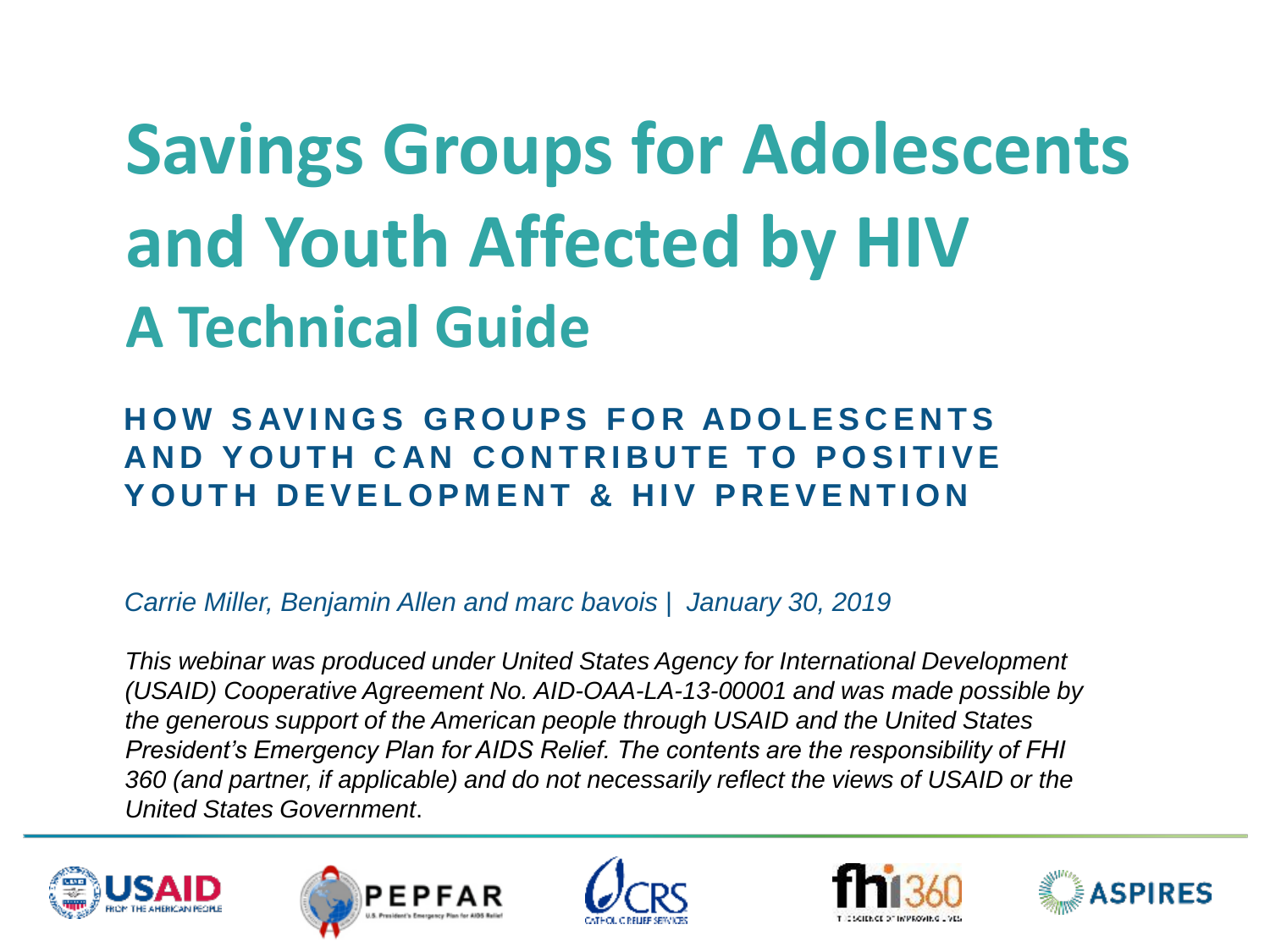#### **Troubleshooting Tips**

- If you lose connectivity or cannot hear, close the webinar. Re-enter, using the webinar link, in a browser *other than Google Chrome.*
- You can also dial-in, if the internet bandwidth is weak. See audio conferencing details on the Notes pod below.
- If any tech issues persist, please rest assured that the webinar is being recorded and the link to the recording will be posted on OVCsupport.org and shared with our networks.









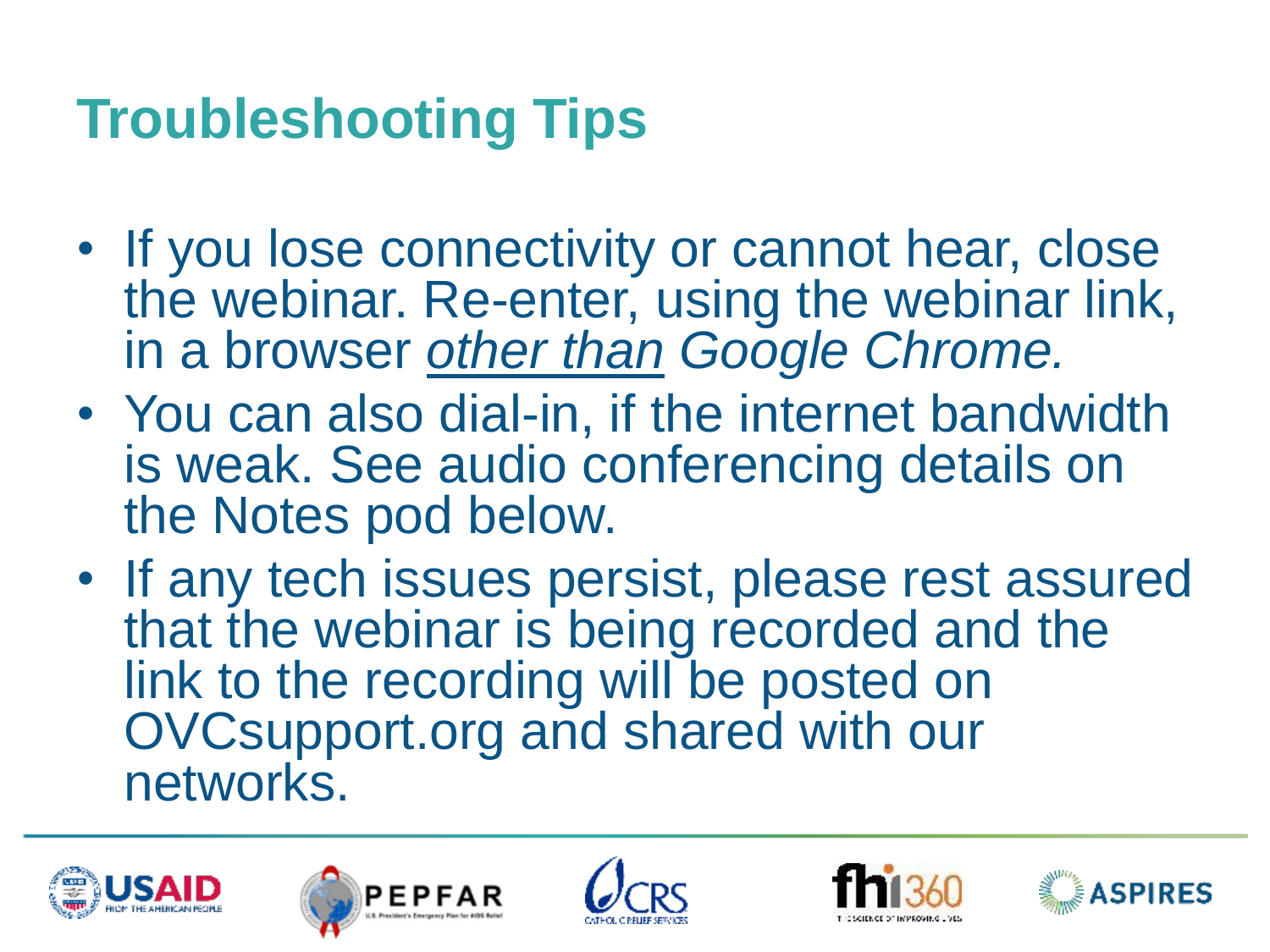#### **Agenda**

- Speaker introductions
- Adolescent and Youth Savings Groups, Positive Youth Development and HIV
- Purpose of the guide
- Key features of the guide
- Where to find the guide
- Acknowledgements
- Questions & Answers









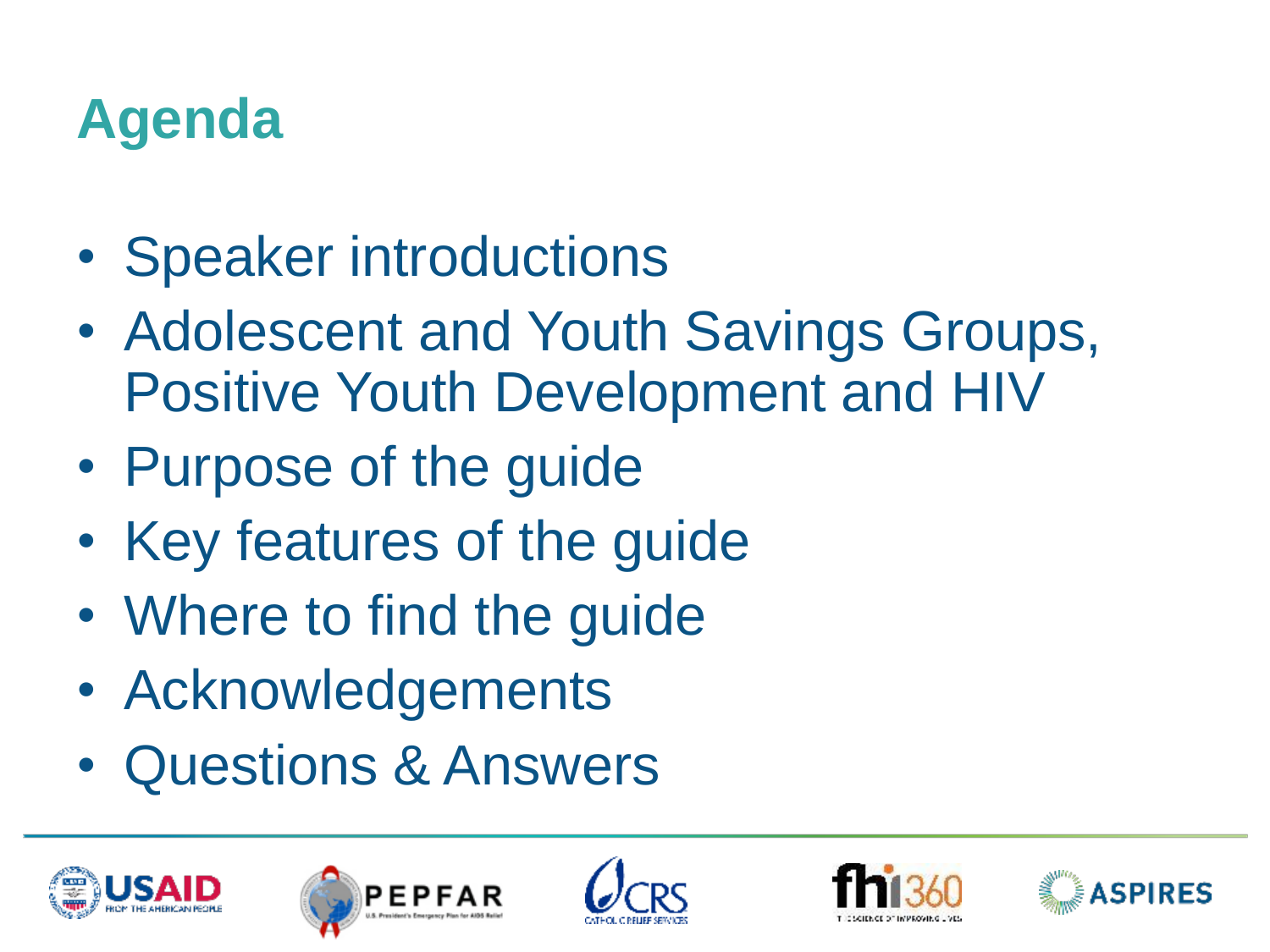#### **Introductions**







Carrie Miller CRS Technical Director for Social **Services** 

Benjamin Allen CRS Technical Advisor for Microfinance Research and **Evaluation** 

marc bavois CRS Senior Technical Advisor for **Microfinance** 









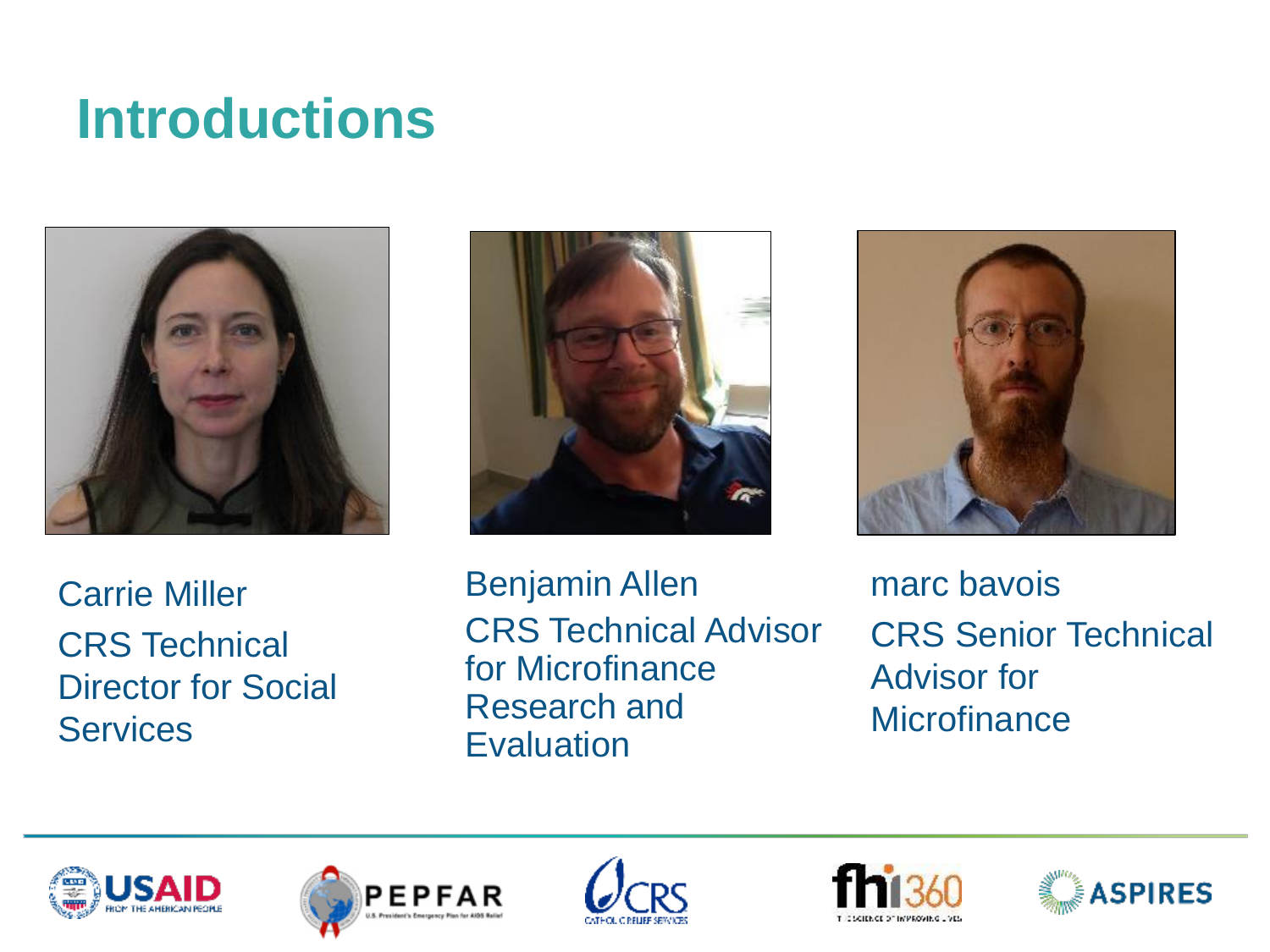## **Adolescent and Youth Savings Groups (AYSG)**

- Informal group of 15-30 self-selecting adolescents (14- 17 yrs.) or youth (18-24 yrs.)\*
- Save regularly into a communal pool from which they *may* borrow.\*\*
- Saving and lending activities occur within a cycle (usually 9 to 12 months).
- Members get their savings back as a lump sum, with a portion of the cycle profit.



*\*Young people (14-24 yrs.). \*\*Adolescent groups often save only.*









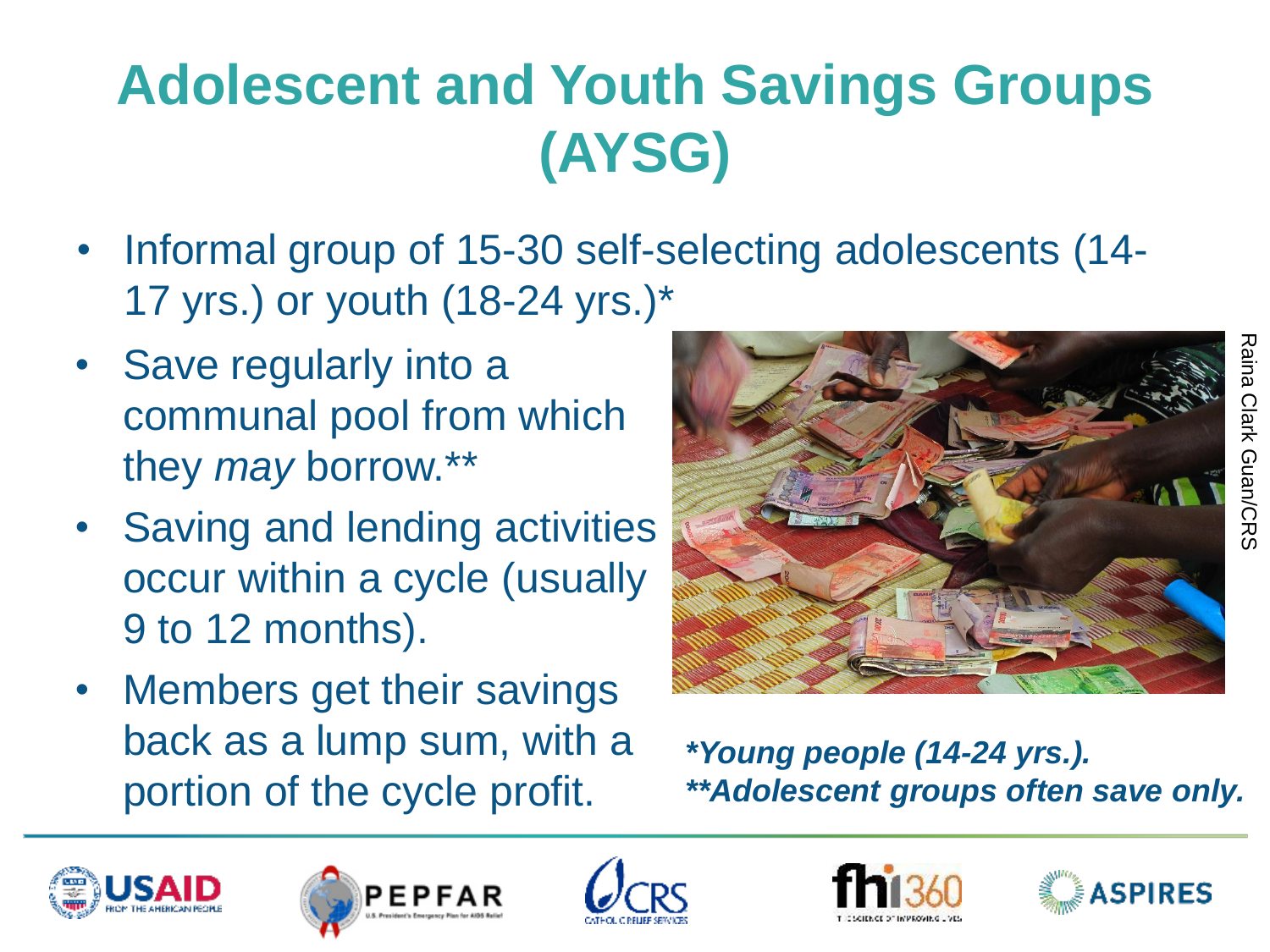#### **AYSG outcomes**

#### **Primary outcomes**

- Provide access to savings, loans and a social fund
- Improve financial literacy
- Increase social capital
- Foster a positive attitude towards savings
- Develop savings habit, life skills and soft skills
- Creates a safe space and platform for other "add-on" activities

#### **Secondary outcomes**

- Contribute to school fees, food & other family needs
- Invest in an IGA
- Access consumer goods
- Access health services
- Increased self-esteem, selfefficacy, hope, and resilience
- **Empowerment**
- Exposure to positive peer norms









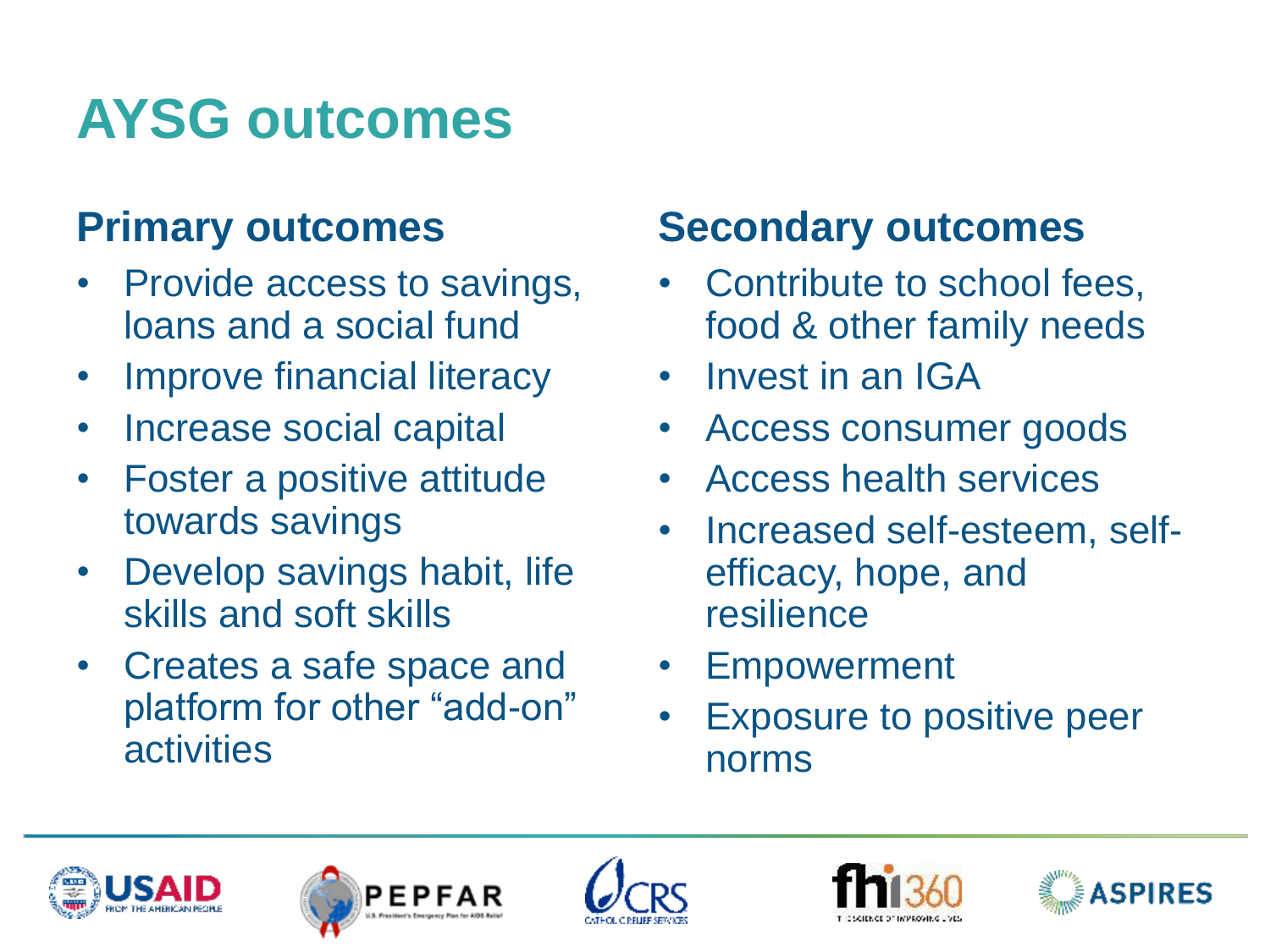## **AYSG support Positive Youth Development**

- Assets & Agency
	- Skills development
	- Self-selection
	- Group goals
- Contribution
	- Design, peer-to-peer outreach
- Enabling Environment
	- Relationship building
	- Positive norms
	- Safe space



Source: https://www.youthpower.org/positive-youth-development-pyd-framework









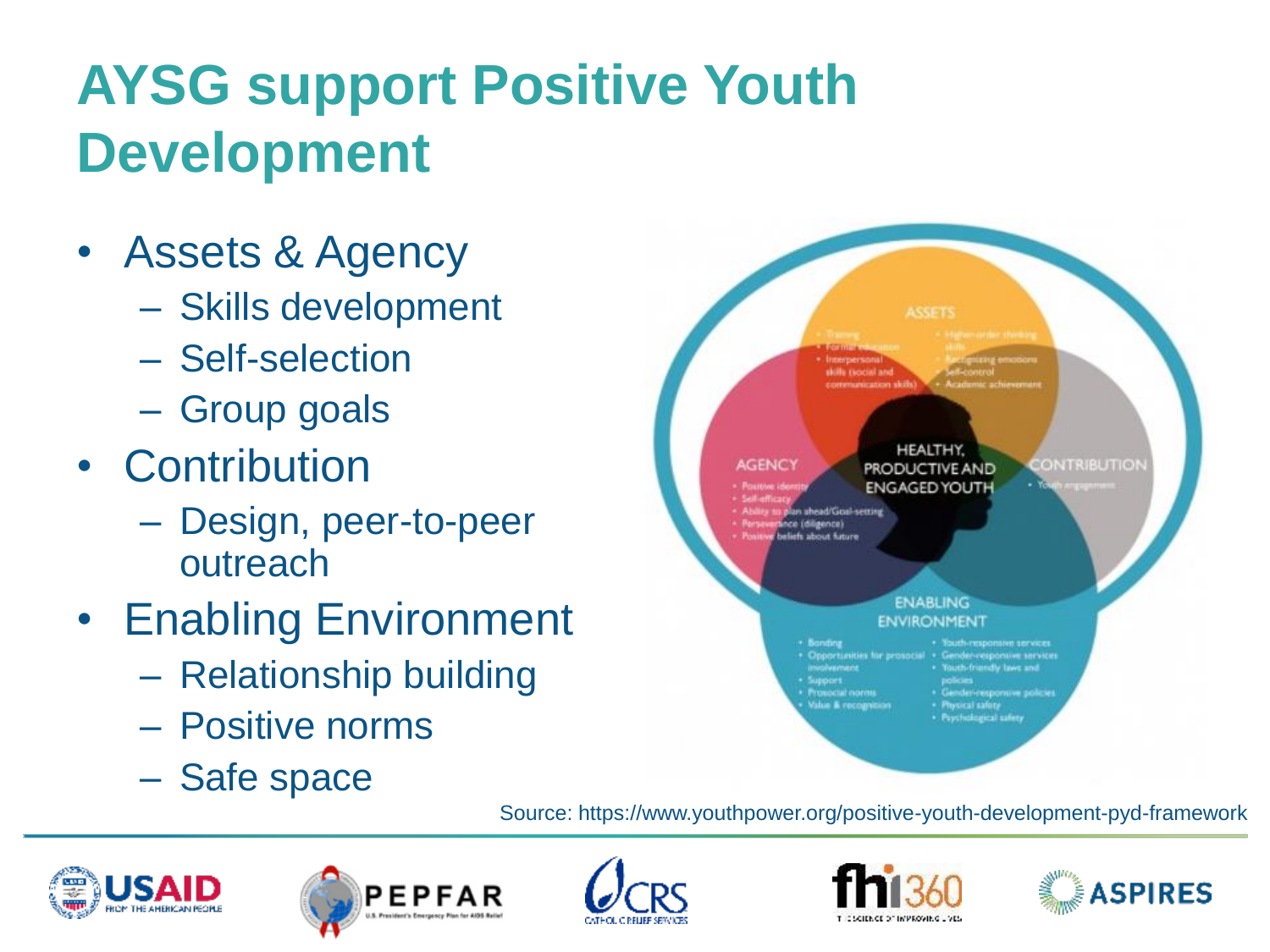## **AYSG contribute to HIV outcomes**



- Increase HIV protective behaviors
- Decrease HIV risk behaviors
- Increase knowledge about HIV prevention and testing services
- Reduce exposure to violence and early marriage









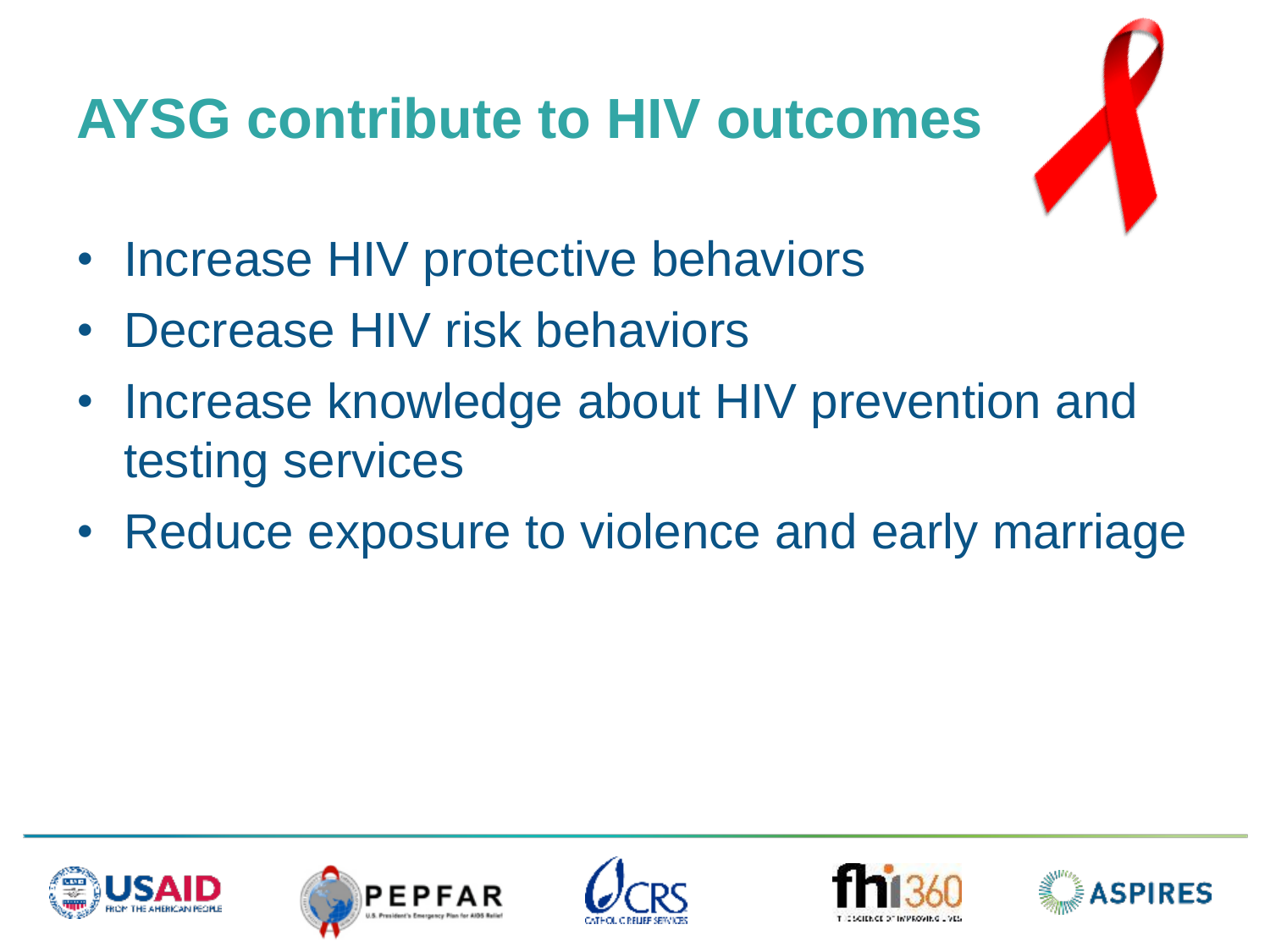#### **AYSG contribute to HIV outcomes**

When quality HIV services are available, AYSG participation may:

- Increase HTS
- Increase linkages to care and treatment
- Increase retention and adherence
- Decrease loss to follow-up
- Reduce viral load and transmission











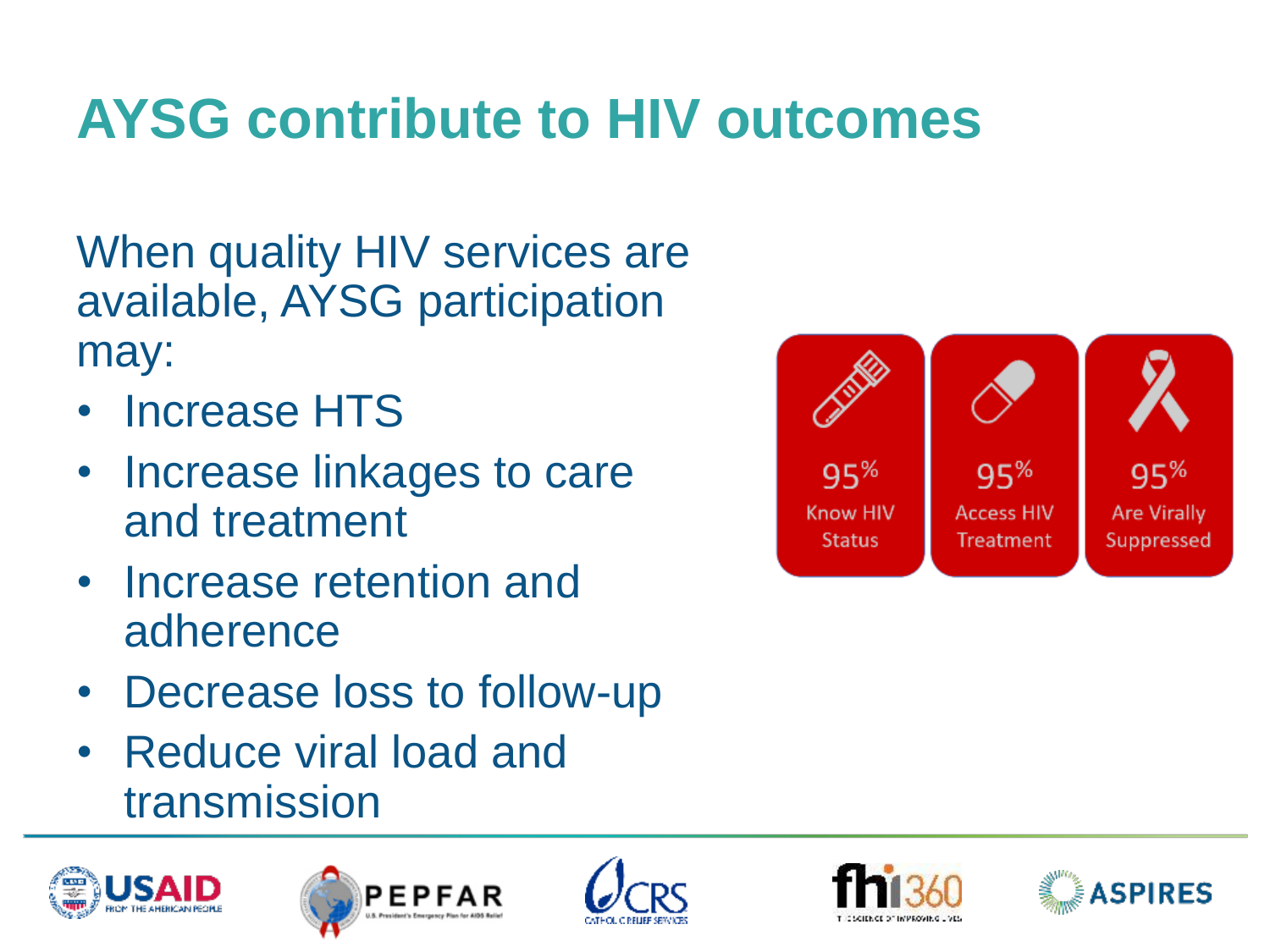#### **How this guide can help you**

- Summarizes the evidence (and gaps) of how savings groups affect HIV outcomes
- Provides evidence- and practitioner- informed guidance to maximize benefits and minimize harm for adolescent and youth who participate in savings groups











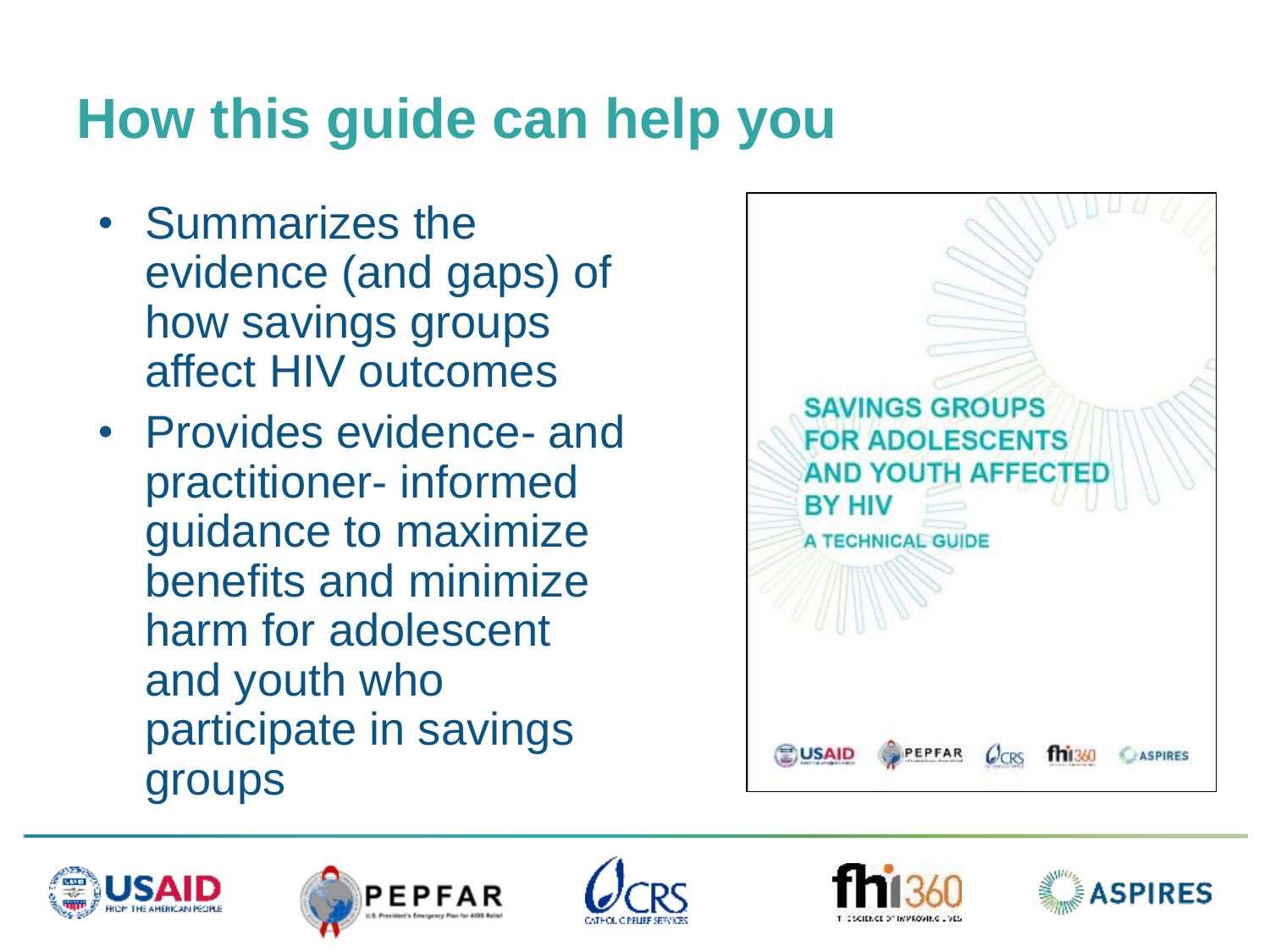### **Using the guide**

- The guide is *not* how-to manual for implementing a specific model of AYSG
- Supports users to:
	- Ask the right questions
	- Anticipate challenges and develop mitigation strategies
	- Select appropriate add-on services
	- Identify risks and promote protection
	- Understand how AYSG contribute to HIV outcomes
	- Find additional resources









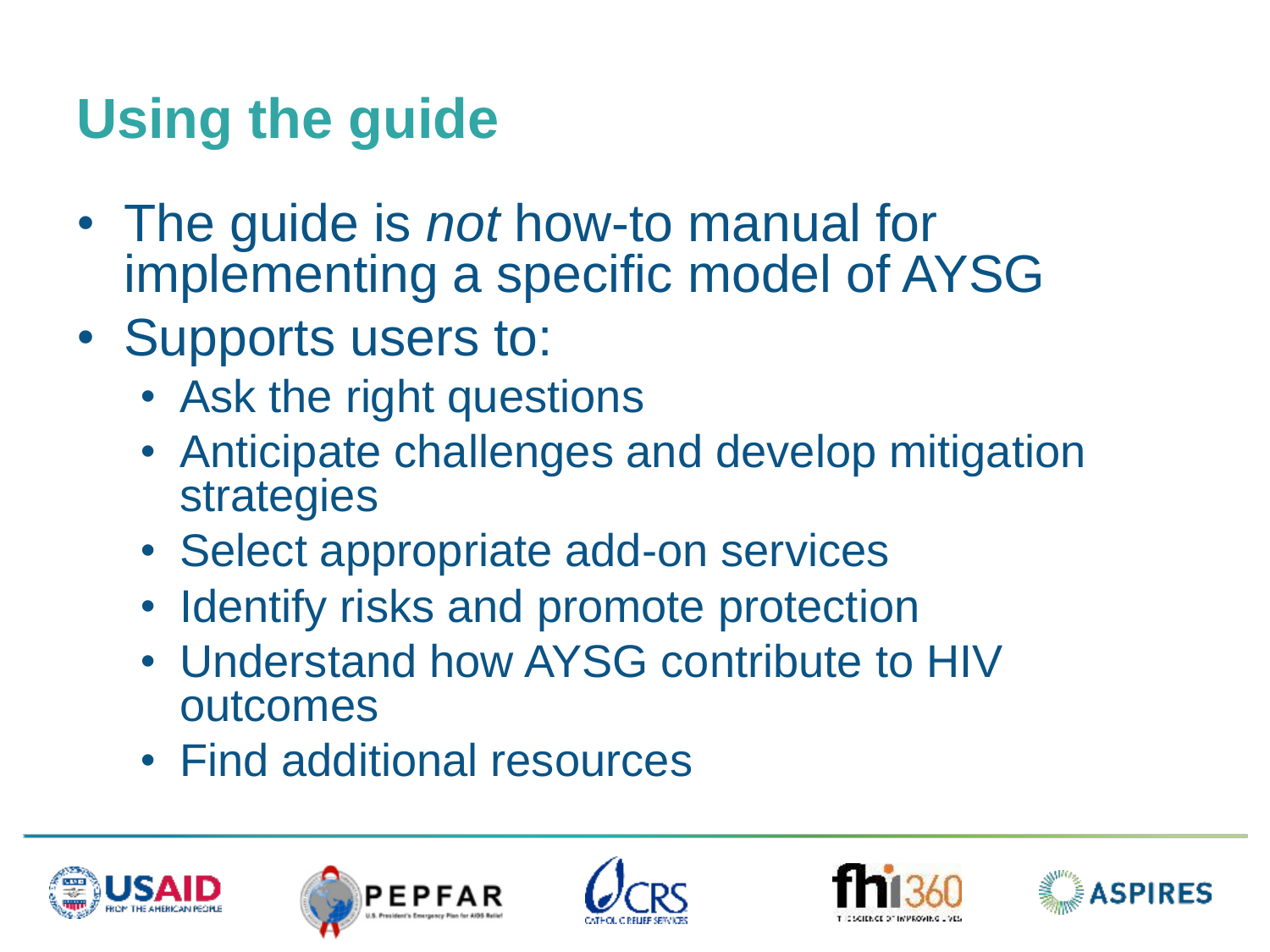#### **Developing the guide**

- 30 key informant interviews
- Comprehensive literature review
- Inputs from technical experts in relevant fields
- Multiple reviews by USAID, ASPIRES, and PEPFAR Implementing Partners (IPs)









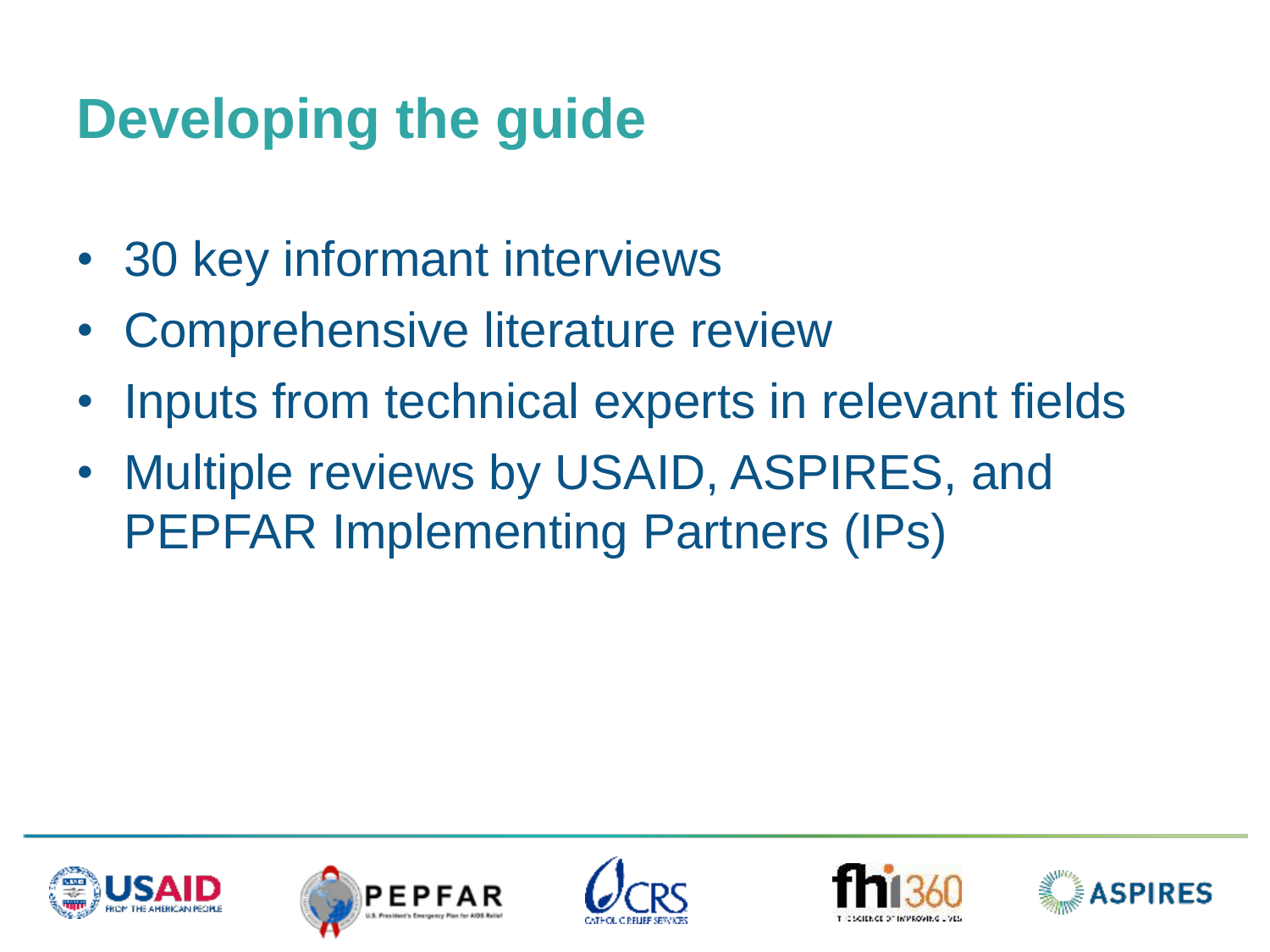## **Using the guide**

There are two ways to navigate:

- Table of Contents
- Thematic area:
	- Appropriateness and feasibility of AYSG
	- Stakeholder roles
	- AYSG operations
	- Risk and protection
	- Monitoring, evaluation and learning









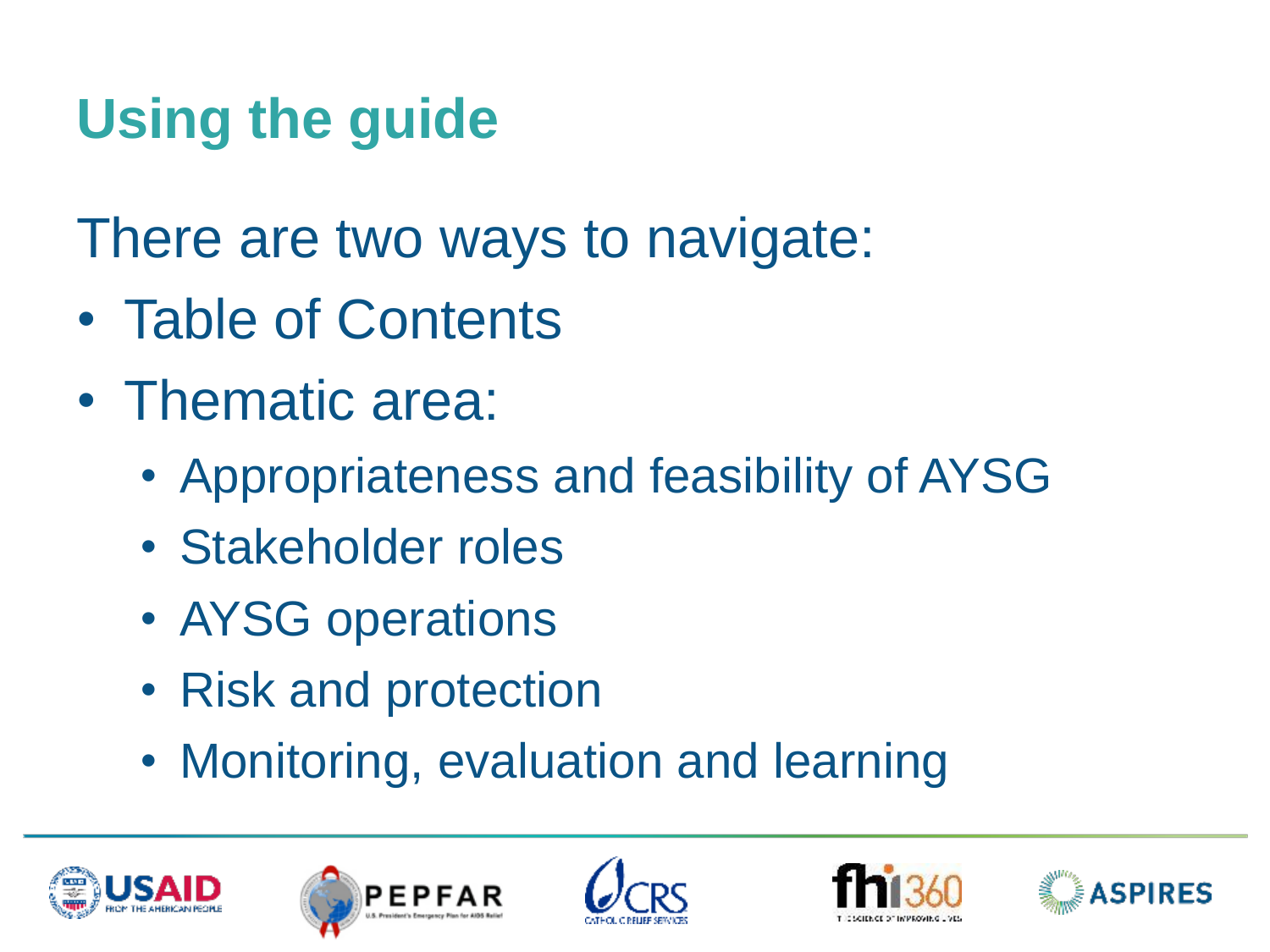## **Determining if AYSG are the right approach**

- Determining intended HIV outcome(s)
- Timeline
- Defining the participants
- Economic vulnerability level
- Evidence
- Non-HIV related outcomes
- Resources
- Sustainability
- **Resources**
- Context









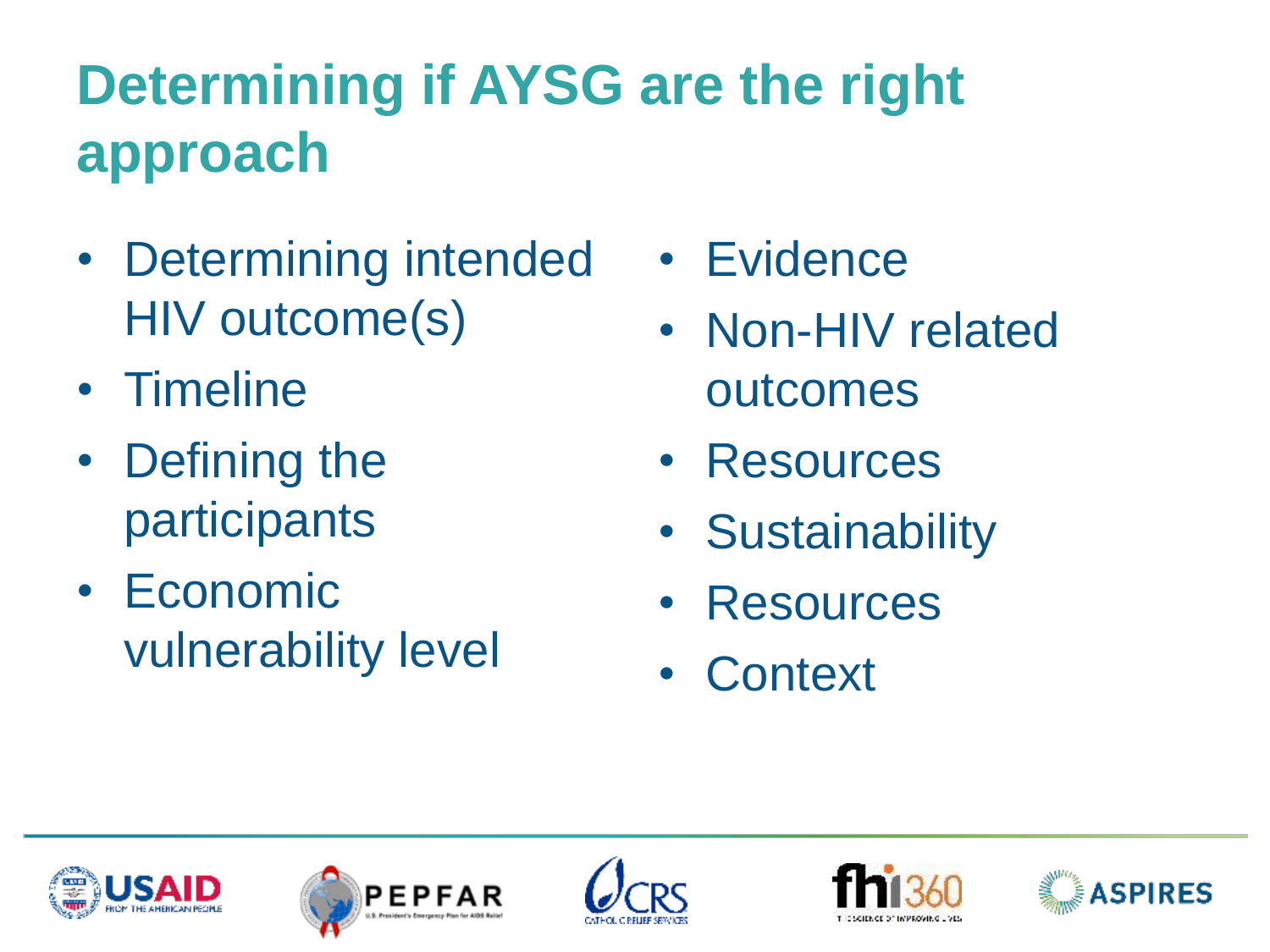# **Assessing organizational capacity**

#### **Self-assessment tool**

- Nine domains
- Questions by domain
- Respondents select most appropriate response
- No scoring algorithm: qualitatively assess where most responses fall
- Results inform project design, workplans, budgets

#### **DOMAINS**

- **Mission**
- 2. Culture/Policies
- 3. Staffing/systems
- 4. Partnerships
- 5. Local credibility
- 6. Needs and context analysis
- 7. Understanding of the HIV context
- 8. Understanding of the youth context
- 9. Protection mechanisms









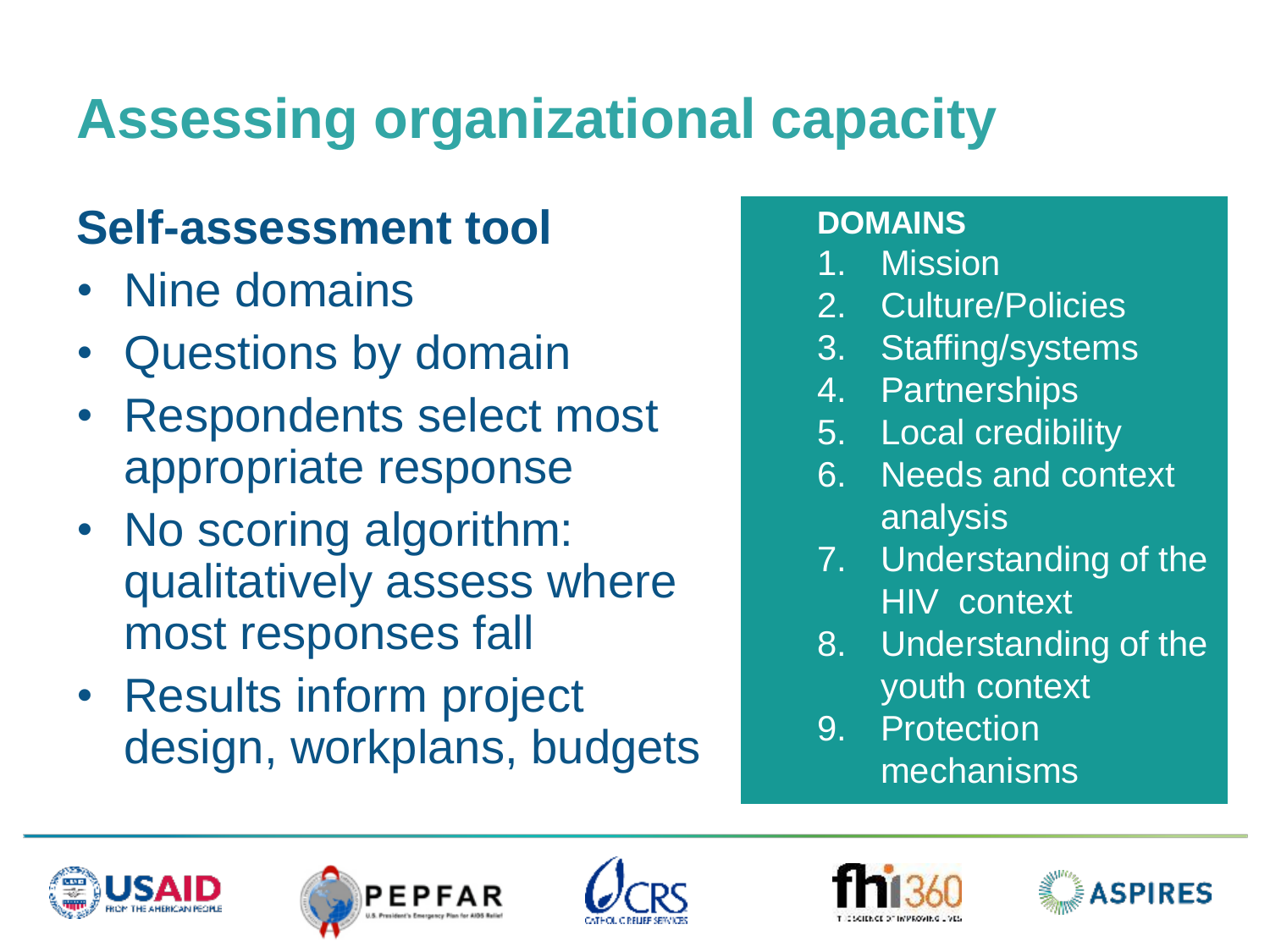#### **Initiating AYSG**

- Community leadership and Caregivers
- Safety and security risks
- Sequencing
- Member enrollment
- Confidentiality measures
- Legal frameworks









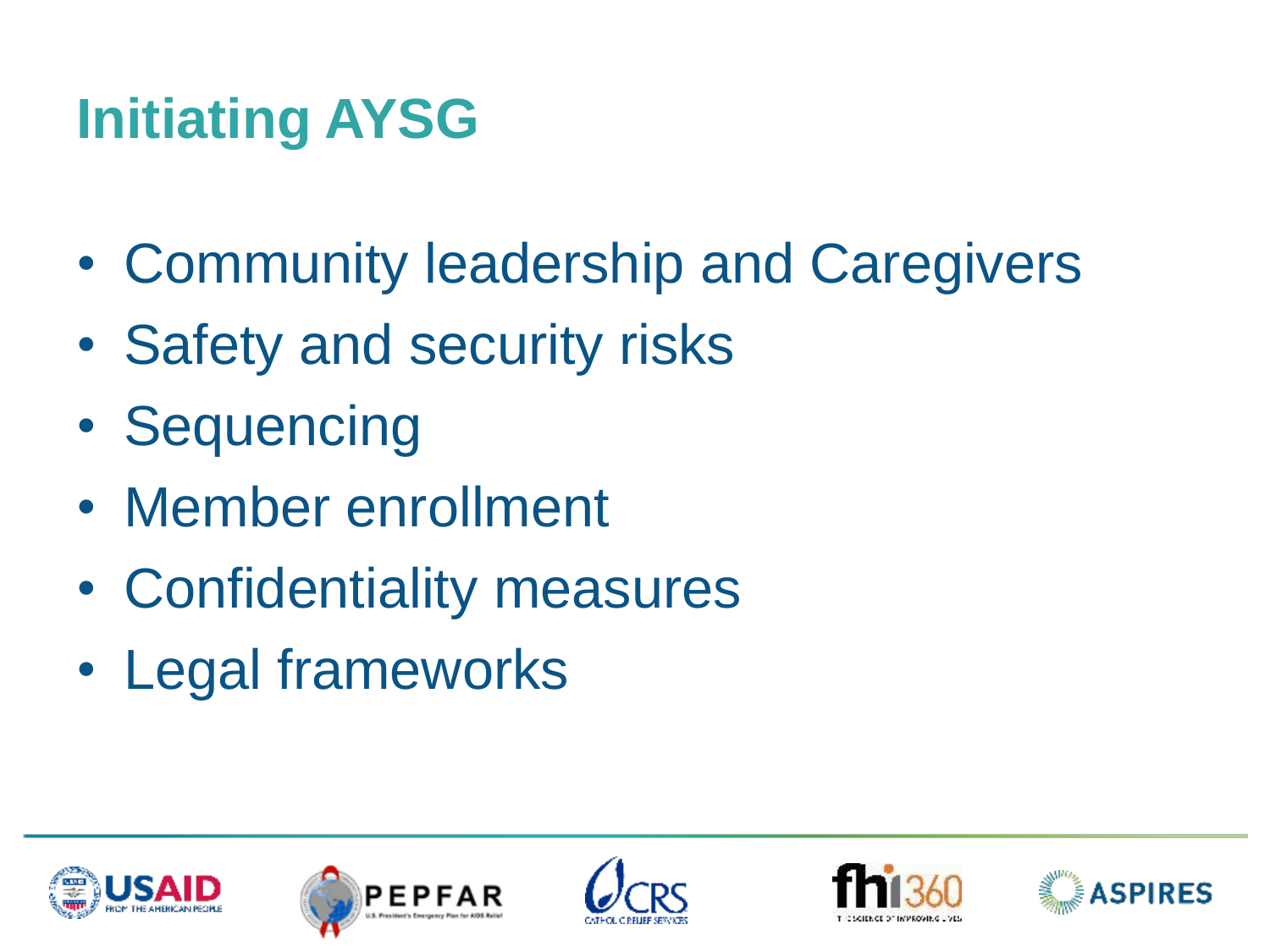## **Initiating AYSG**

- Group composition:
	- In-school v. out-of-school
	- Single-sex or mixed
	- Age and stage of members
- Participation of young people









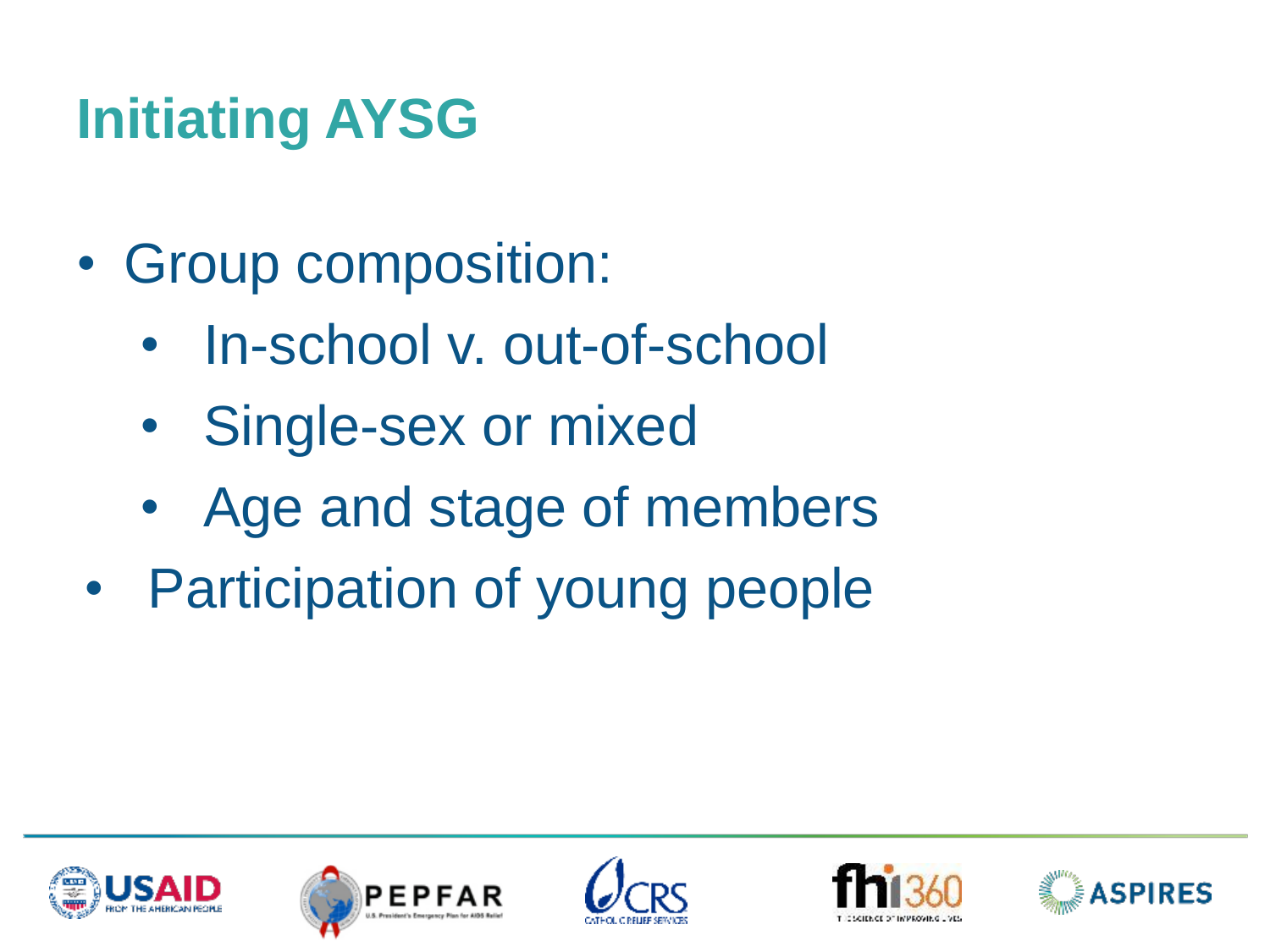### **Reducing risk and promoting protection**

- All people must be protected; adolescents often at greater risk
- Key AYSG risks to mitigate:
	- 1. Stigma and discrimination
	- 2. Coercion of loans/share-out
	- 3. Child labor; decreased school attendance
	- 4. Child abuse, exploitation, violence or neglect
	- 5. Theft









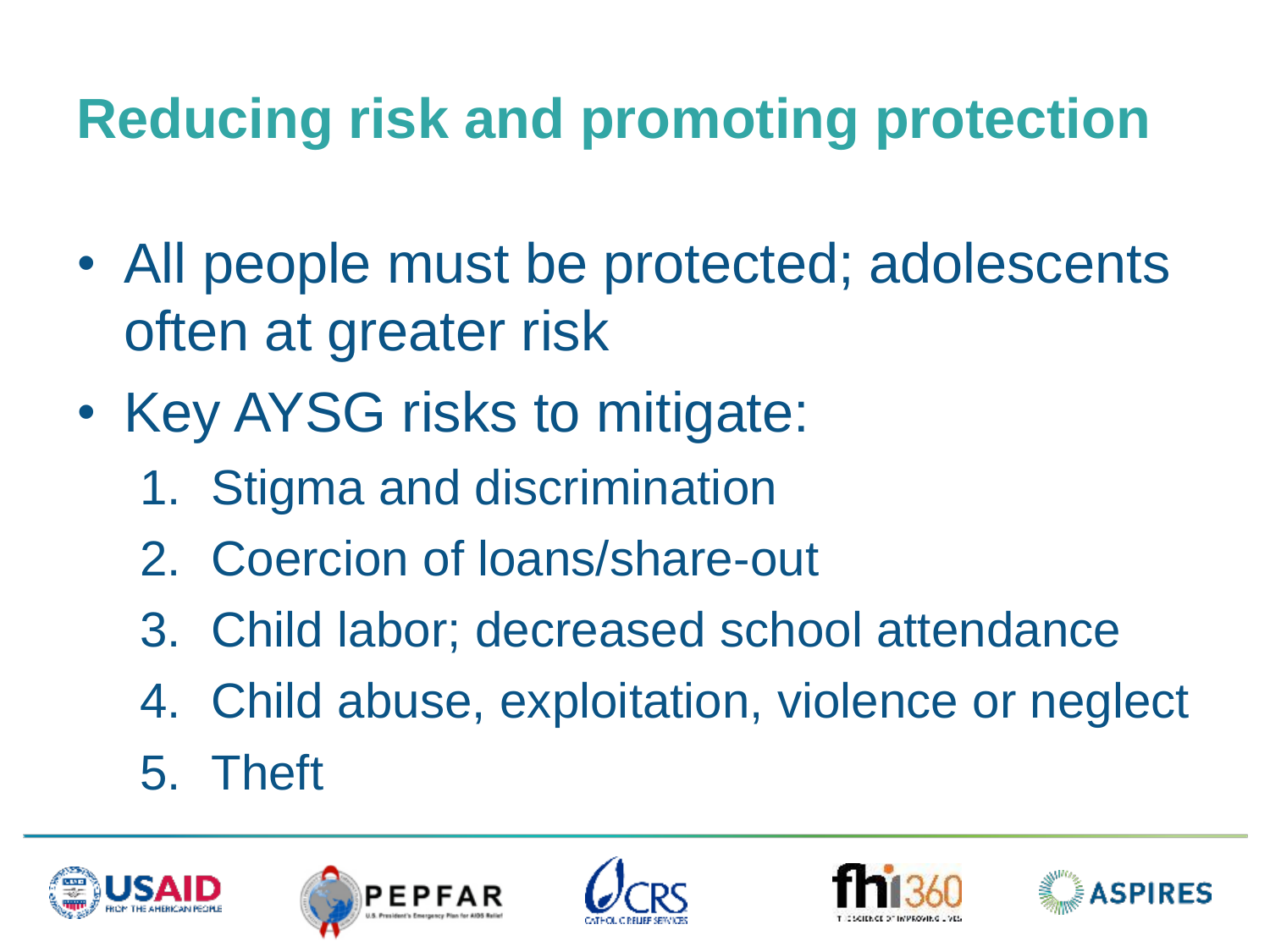### **Reducing risk and promoting protection**

- IPs need to ensure:
	- –Effective safeguarding policies
	- –Systems in place to monitor risks
	- –Appropriate adult engagement
	- Caregiver consent (Appendix 4)









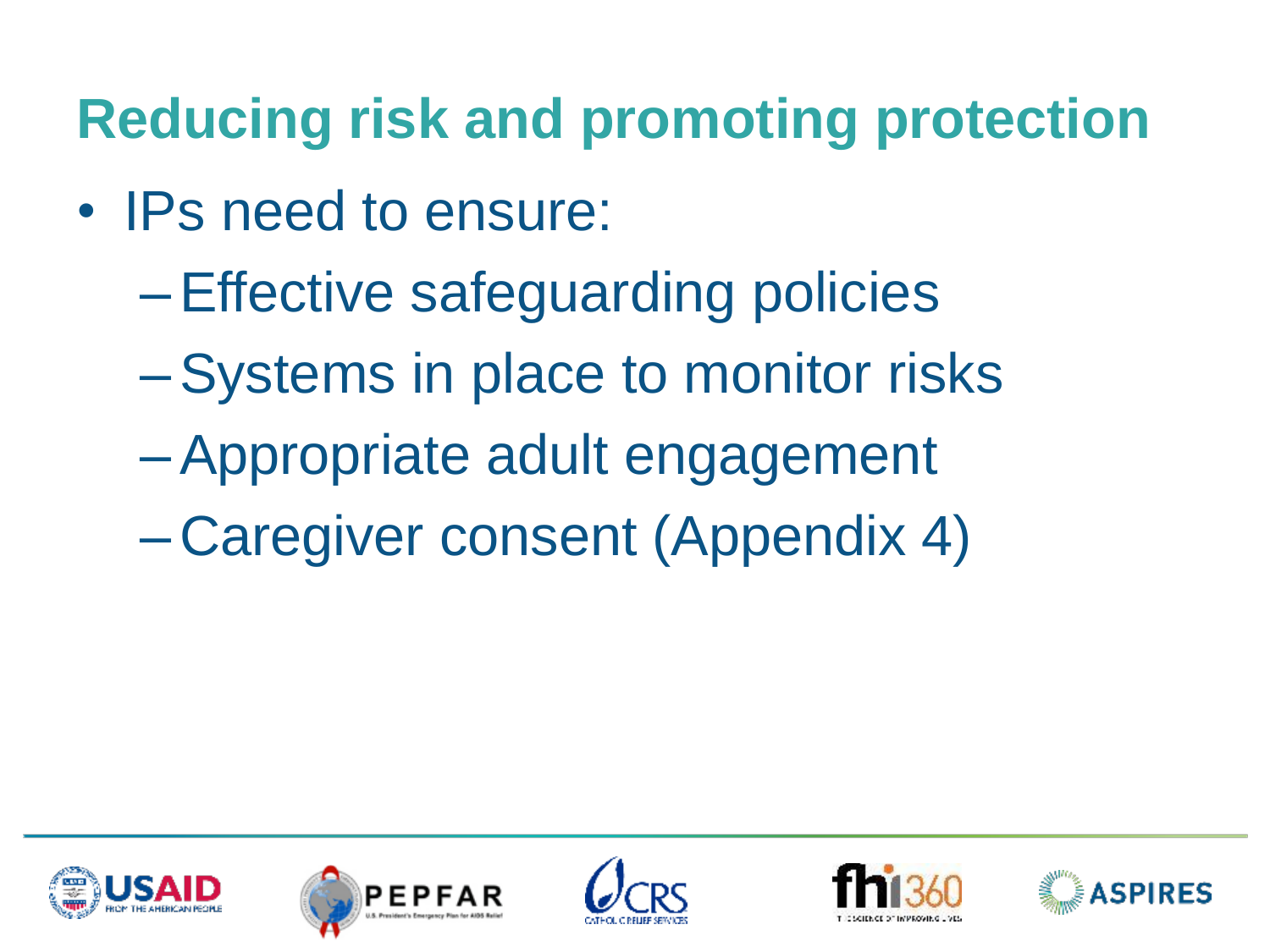#### **Building the evidence**

- Theoretical framework: AYSG participation & HIV Outcomes (Appendix 2)
- Pathways need to be tested
- Opportunity for IPs to leverage data
- Learning questions proposed









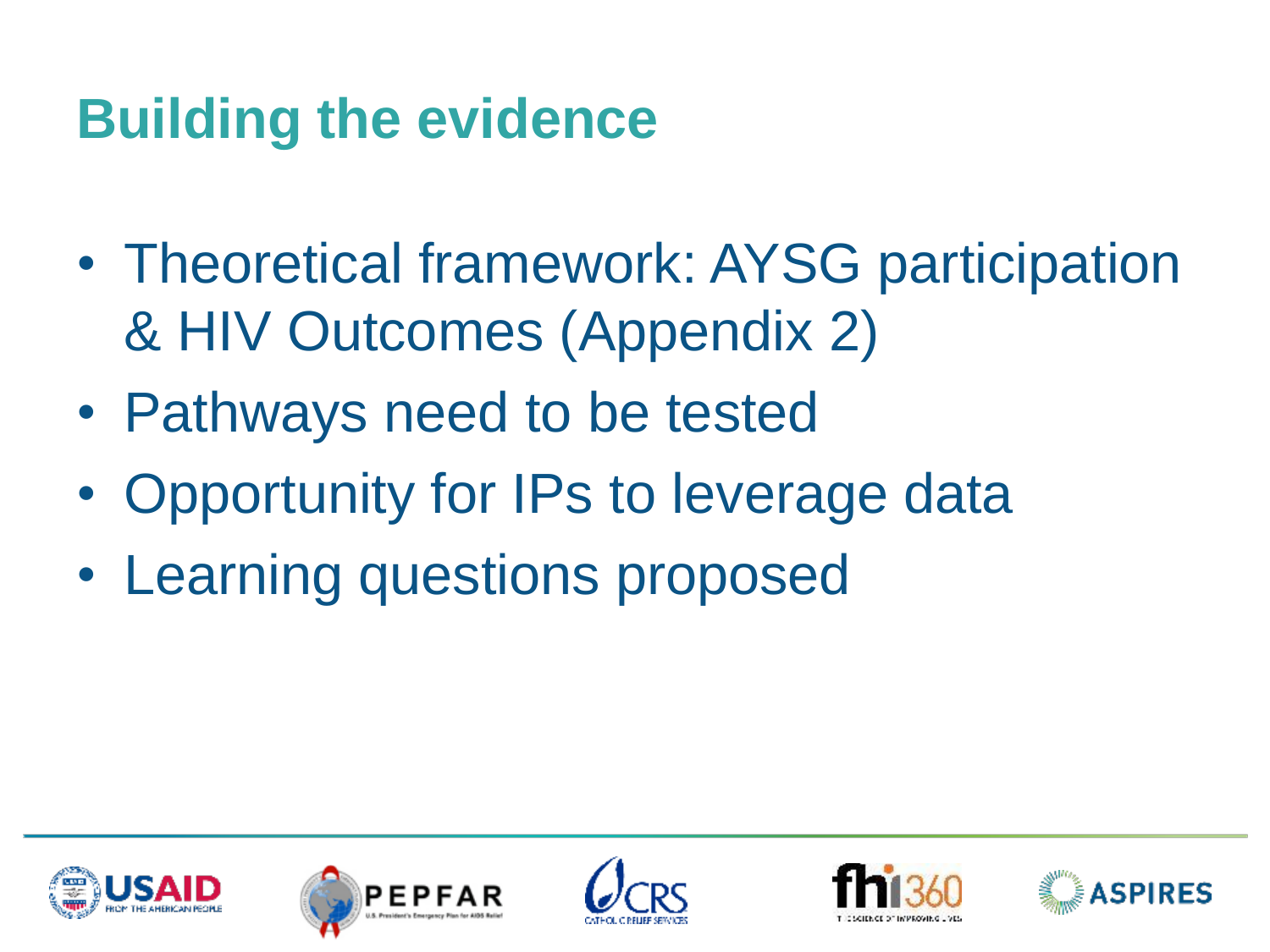#### **Acknowledgements**

- Lead Consultants: Margaret Richards (Literature Review & Guide) and Rossana Ramirez (Key Informant Interviews).
- FHI 360: Michael Ferguson, Jennine Carmichael, David Myhre and Jessica Bachay.
- USAID reviewers: Jon Thiele, Sarah Dastur, and Alpha Chapendama.
- IP and Practitioner Reviewers: Ayobamidele-Ajayi Seun, Norah Otuecher, Tosin Awele Idaboh, Agholor Okoh, Jummai Musa, Ohigana Otache, Grace Adamu, Daharatu Yahaya, Anthony Okwuosah, John Schiller, Yisa James, Felix Ikyereve, Charles Ehiemere, Obianuju Osude, Azih Adaobi, Koleowo Oyefunke, Fatima Iliya, Hajara Mohammed, Biliyock Boniface, Ayodele Temitope Iretiayo, Uju Efobi, Nneka Chijioke-Dikocha, and Orame Ngozi.
- Contributing technical experts: Mabel Guevara, John Hembling, Alfred Hamadziripi, Maureen Herman, Michelle Kendall, Uchenna Ossai, Lucy Steinitz, and Tom Shaw.